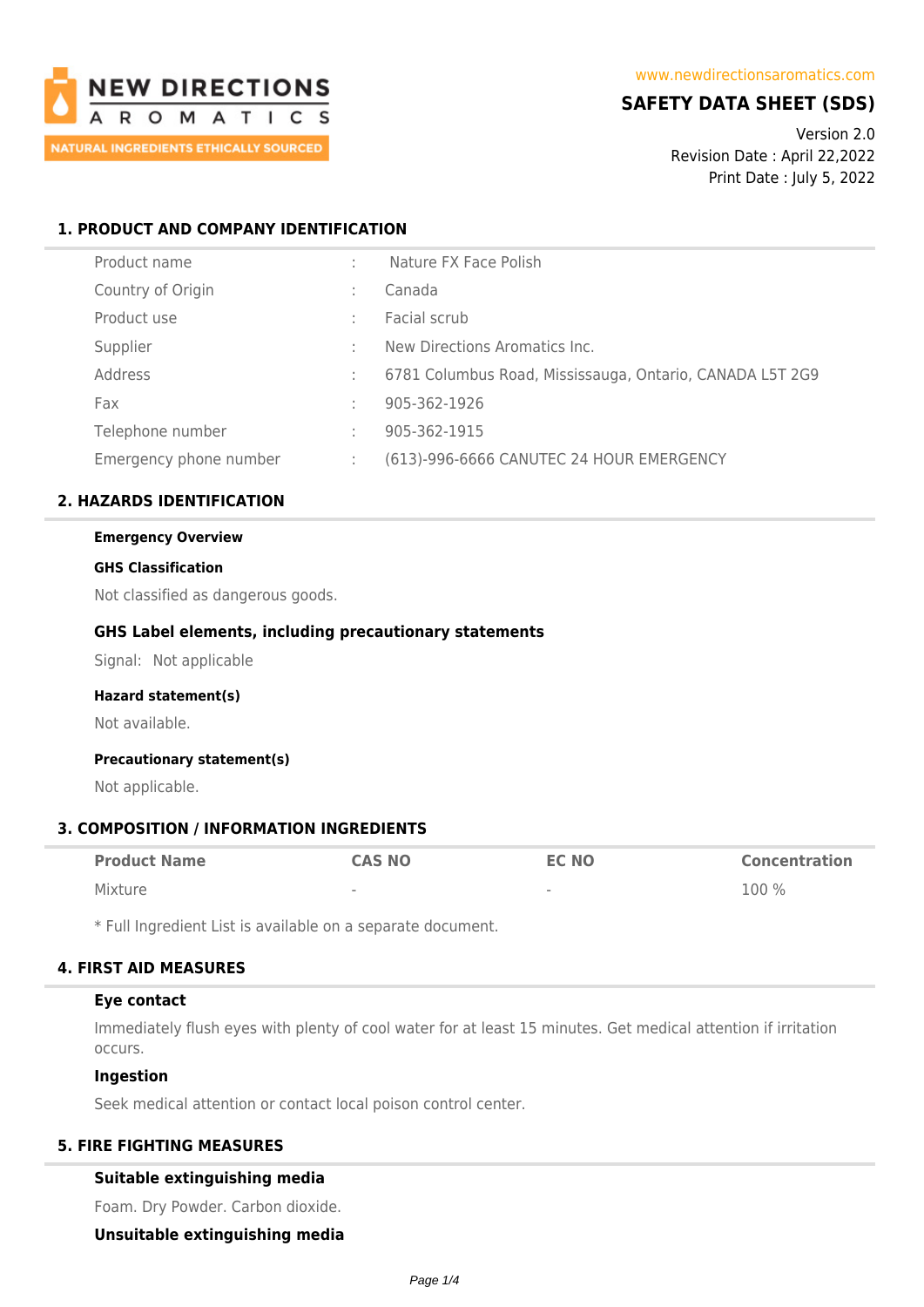Water spray, water jet.

# **Special protective equipment and precautions for fire-fighters**

Wear proper protective equipment. Exercise caution when fighting any chemical fire. Use water spray or fog for cooling exposed containers.

# **Special hazards arising from the substance or its combustible products**

Hazardous decomposition products may be formed at extreme heat or if burned.

### **Resulting gases**

Carbon oxides.

### **6. ACCIDENTAL RELEASE MEASURES**

#### **Personal precautions, protective equipment and emergency procedures.**

Equip clean crew with proper protection. Respiratory protection equipment may be necessary.

#### **Environmental precautions**

Prevent entry to sewers and public waters. Notify authorities if product enters sewers or public waters.

# **Methods and materials for containment and cleaning up**

Clean up any spills as soon as possible, using an absorbent material to collect it. Use suitable disposal containers.

# **7. HANDLING AND STORAGE**

# **Precautions for safe handling**

No direct lighting. No smoking. Ensure prompt removal from eyes, skin and clothing. Wash hands and other exposed areas with mild soap and water before eating, drinking or smoking and when leaving work. Handle in accordance with good industrial hygiene and safety procedures.

#### **Conditions for safe storage, including any incompatibilities**

Provide local exhaust or general room ventilation to minimize dust and/or vapour concentrations. Keep container closed when not in use.

# **8. EXPOSURE CONTROLS AND PERSONAL PROTECTION**

#### **Exposure controls**

Odor is inadequate to warn of overexposure.

### **Eyes**

Use tightly sealed goggles.

#### **Ingestion**

Not for ingestion.

#### **9. PHYSICAL AND CHEMICAL PROPERTIES**

| Appearance                    |         | Creamy white with brown beads |
|-------------------------------|---------|-------------------------------|
| Odor                          |         | Characteristic odor.          |
| рH                            |         | $6.0 - 6.5$ @ 20 $^{\circ}$ C |
| Melting Point/Freezing Point  |         | Not available.                |
| Initial b.p and boiling range | ÷       | Not available.                |
| Vapor pressure                |         | Not available.                |
| Solubility (ies)              | $\cdot$ | Partially soluble in water    |

# **10. STABILITY AND REACTIVITY**

### **Reactivity**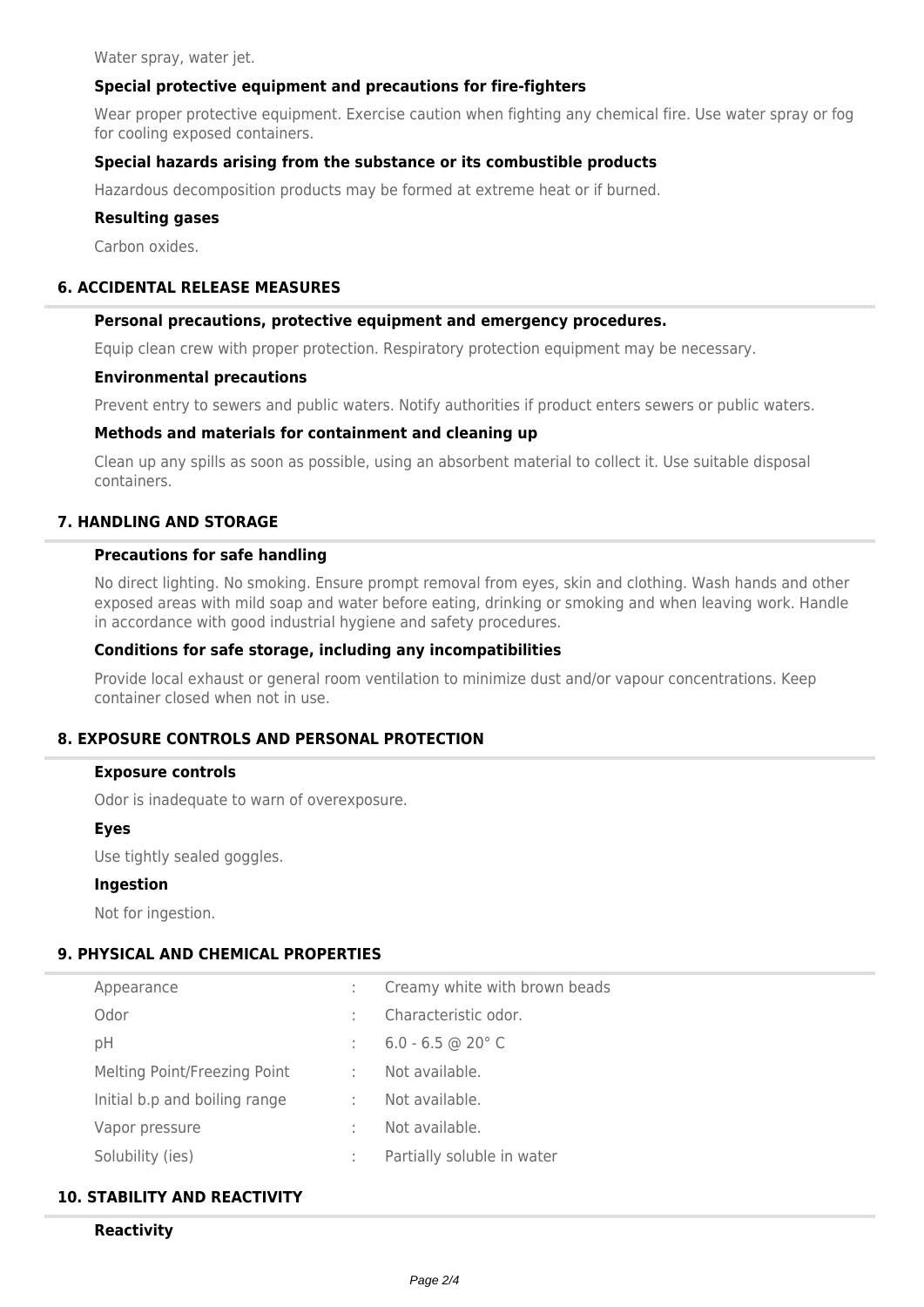This material presents no significant reactivity hazard.

# **Chemical stability**

Chemically stable.

# **Possibility of hazardous reactions**

Hazardous polymerization will not occur.

# **Conditions to avoid**

Avoid sparks, flame and other heat sources.

### **Incompatible materials**

Strong oxidizing agents.

### **Hazardous decomposition products**

Carbon Oxides.

# **11. TOXICOLOGICAL INFORMATION**

### **Acute toxicity**

Not available.

### **Carcinogenicity**

None of the components of this material are listed as a carcinogen.

# **Reproductive toxicity**

No adverse effects on reproduction are known.

### **Eye contact**

Possible irritation should be prevented by wearing safety glasses.

#### **Ingestion**

Low order toxicity causing irritation of the stomach and intestines which results in nausea and vomiting

# **12. ECOLOGICAL INFORMATION**

### **Ecotoxicity**

The ecological effects of this product have not been evaluated.

# **13. DISPOSAL CONSIDERATION**

Dispose of product in accordance with local, state or provincial and federal regulations. Check with local municipal authority to ensure compliance.

# **14. TRANSPORT INFORMATION**

#### **UN Number**

Not regulated.

# **US DOT Shipping Description (Land)**

Not regulated.

# **IMO-IMDG Shipping Description (Sea)**

Not regulated.

#### **IATA Shipping Description (Air)**

Not regulated.

#### **15. REGULATORY INFORMATION**

#### **GHS Hazard Statements**

Not available.